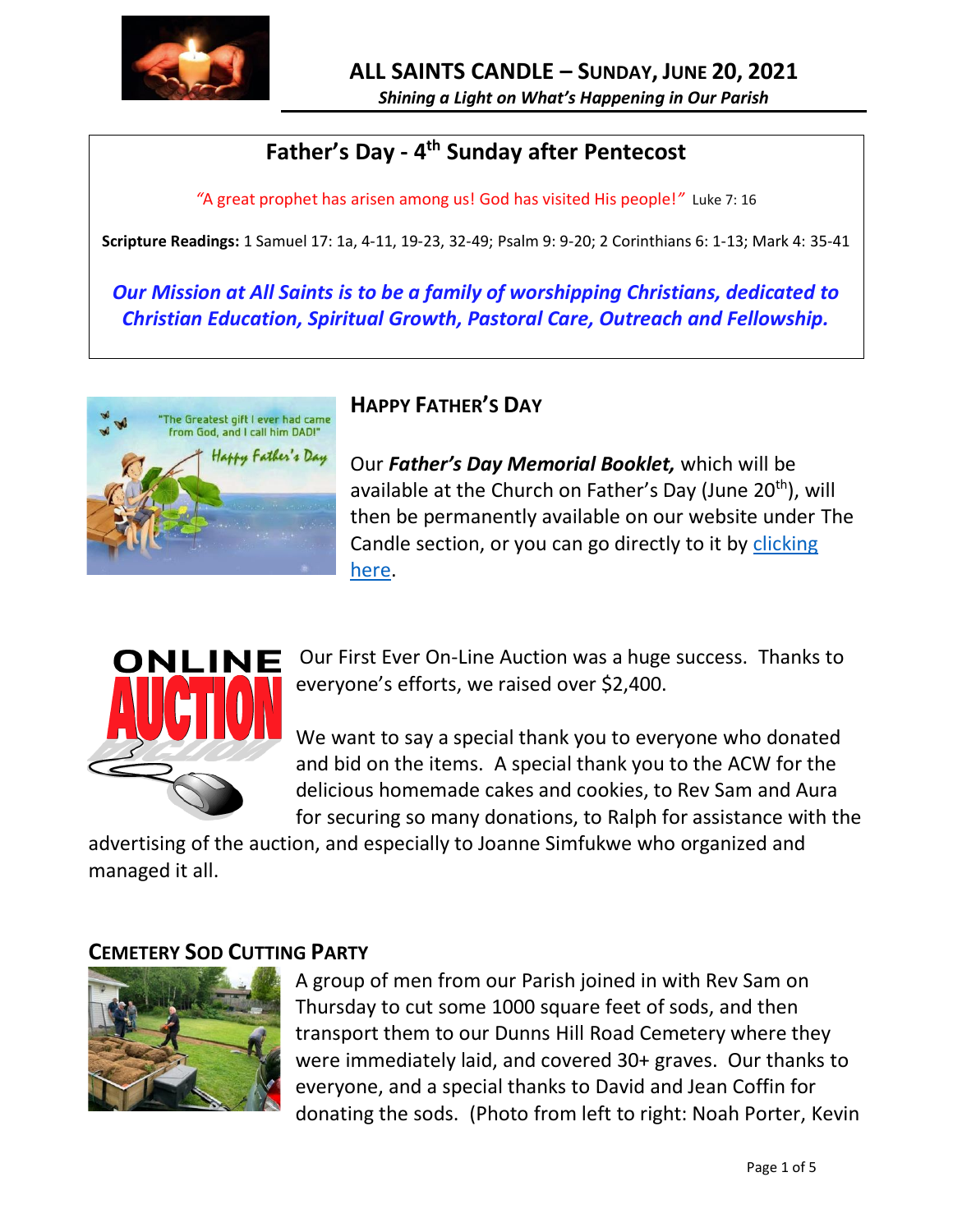Hunt, Heber Best, Rev Sam, Dave Arnott, and hiding behind the camera was Ralph Fagan). [Click here](http://allsaintsparish.ca/document_library/Sod%20Cutting%20Team%20210617.jpg) to enlarge the photo.

**OFFICE CLOSURE** - The Parish Office will be closed on Monday, June 21<sup>st</sup> in celebration of the Discovery Day holiday, and will reopen on Tuesday, June 22nd

#### **OUR 2021 FLOWER SERVICES ARE A GO !!!**



Our Flower Service at Dunns Hill Road will be held on Sunday, July 25th, starting at 2:00pm, and the Church Road Flower Service will be on Sunday, August 01st, starting at 2:00pm. Following tradition, if the Sunday afternoon has inclement weather, the service will be moved to the next available suitable weather evening, starting at 7:00pm. We will post

any updates here on our website.

As with all gatherings during COVID, pre-registration is required, and can be done by either calling our Parish Office at 834-4501, or by registering online at our website by [clicking here.](http://allsaintsparish.ca/covid-pre-registration-form) Of course these current plans are subject to change, depending on pandemic conditions, and the guidance of the Chief Medical Officer of Health.

[Click here](https://anglicanenl.net/home/wp-content/uploads/2021/05/Guidelines-for-Outdoor-Flower-services-May-2021.pdf) to read the complete current Diocesan guidelines with respect to safely managing outdoor cemetery flower services, issued on May 30, 2021, however, it it is expected the Diocese with soon have another update based the the NL Governments recent program announcement, [Together Again.](https://www.gov.nl.ca/covid-19/together-again/)

#### **AGM IS SCHEDULED FOR OCTOBER 3RD**



Our Annual General Meeting (AGM) is currently scheduled for Sunday, October 3rd, starting at 6:00pm. Because of the variability of safety guidelines due to changes in the COVID pandemic, more information will be made available as that **ANNUAL GENERAL MEETING** date draws nearer. We will be setting our seating capacity

based on the guidelines at that time. Please keep checking back to our [website](allsaintsparish.ca) for updates.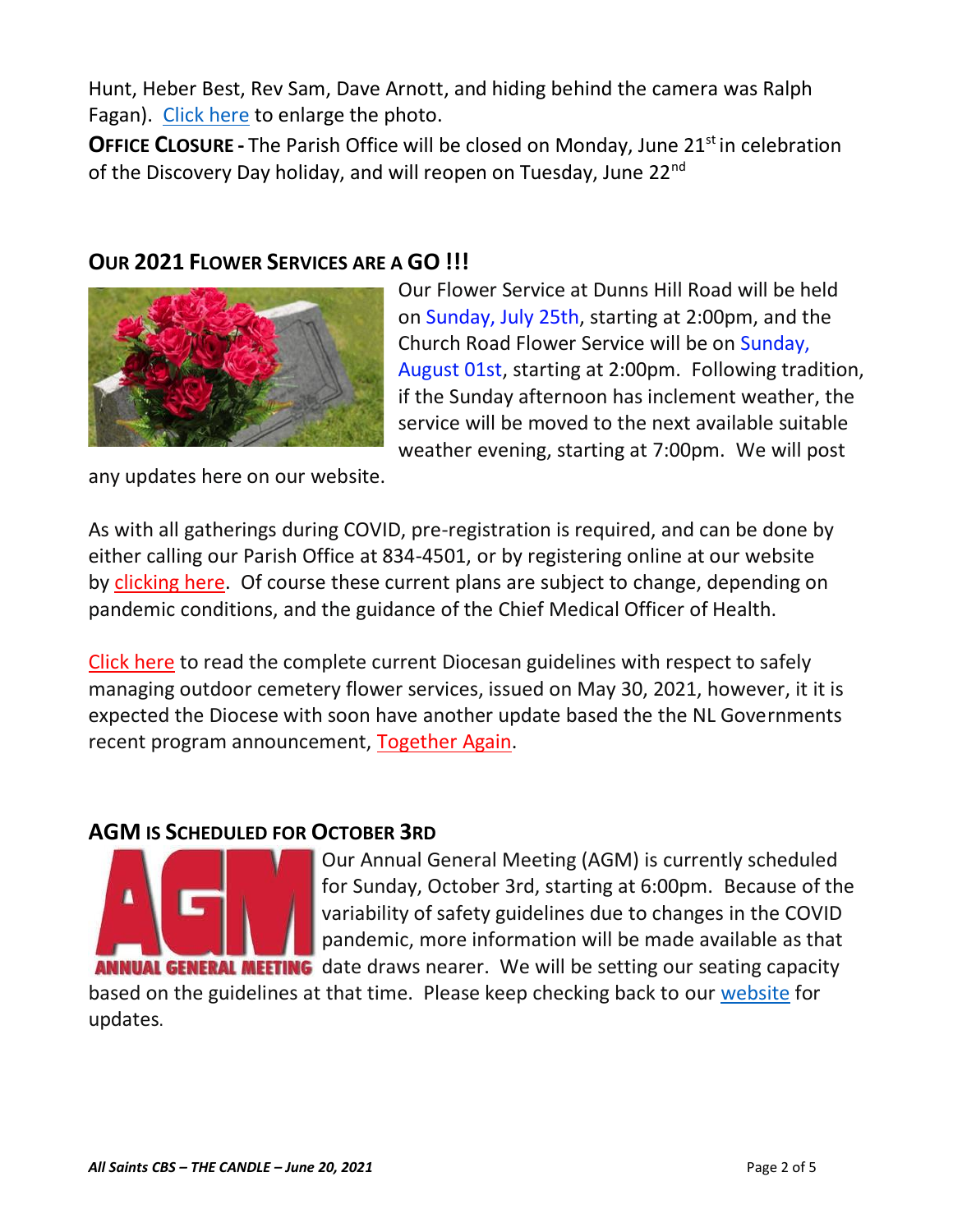### **ALL SAINTS FLEA MARKET** - Our ACW Team are pleased to be able to once again host



our annual *Flea Market* on Saturday, July 3rd, from 9:30am to 3:00pm.

You are also invited to come along between 12:00pm and 1:30pm and enjoy a feast of moose burgers, hamburgers and hotdogs.

Tables may be rented at a cost of \$15 each, or two tables for \$25. To book a table, please contact *Barb Tilley at 834-4795*, or *Aura Farrell at 834-9384 or 682- 3775*. Thank you for your continued support.

**CEMETERY CARETAKER** – Your Cemetery Team is pleased to announce that Chesley Radford has accepted the position of Cemetery Caretaker, and will be starting work with us on Monday, June  $21^{st}$ . We would like to welcome Ches to our Team and ask that you give him your support. Please remember that you can always pass along any suggestions or comments to our Cemetery Chairperson at [cemetery@allsaintsparish.ca](mailto:cemetery@allsaintsparish.ca?subject=Cemetery%20Feedback%20Comments)



**DO WE HAVE YOUR EMAIL ADDRESS?** - Now, more than ever, email is becoming one of the safest and quickest ways for our Parish to keep you informed. If we do not already have you email address on file, and you are not regularly receiving our bulletins and information updates, we would love for your to provide it to us. Please email it to

[communications@allsaintsparish.ca,](mailto:communications@allsaintsparish.ca?subject=eMail%20Address%20Update) or simply [click here](http://allsaintsparish.ca/email_updates) to complete our online email registration form.

**ALL SAINTS CHURCH SERVICES –** To attend our live in-Church services you must preregister per the instructions below, or you may view our pre-recorded services by [clicking here.](http://allsaintsparish.ca/recorded-church-services) Below is a brief summary of current guidelines:

- All attendees MUST pre-register for ANY Church gathering. You may do so online by [clicking here,](http://allsaintsparish.ca/covid-pre-registration-form) or you may call our Parish Office at 834-4501
- Our Parish has resumed operations based on the February 01, 2021 version of the "Many Members - [One Body" \(MMOB\)](https://anglicanenl.net/home/wp-content/uploads/2021/02/Many-Members-One-Body-February-2021.pdf) Diocesan guidelines document. This includes meetings of Vestry, ACW, Men's Fellowship, Bible Study, etc…
- The maximum capacity at indoor gatherings is 100
- People may share a pew with any of their 20 consistent close contacts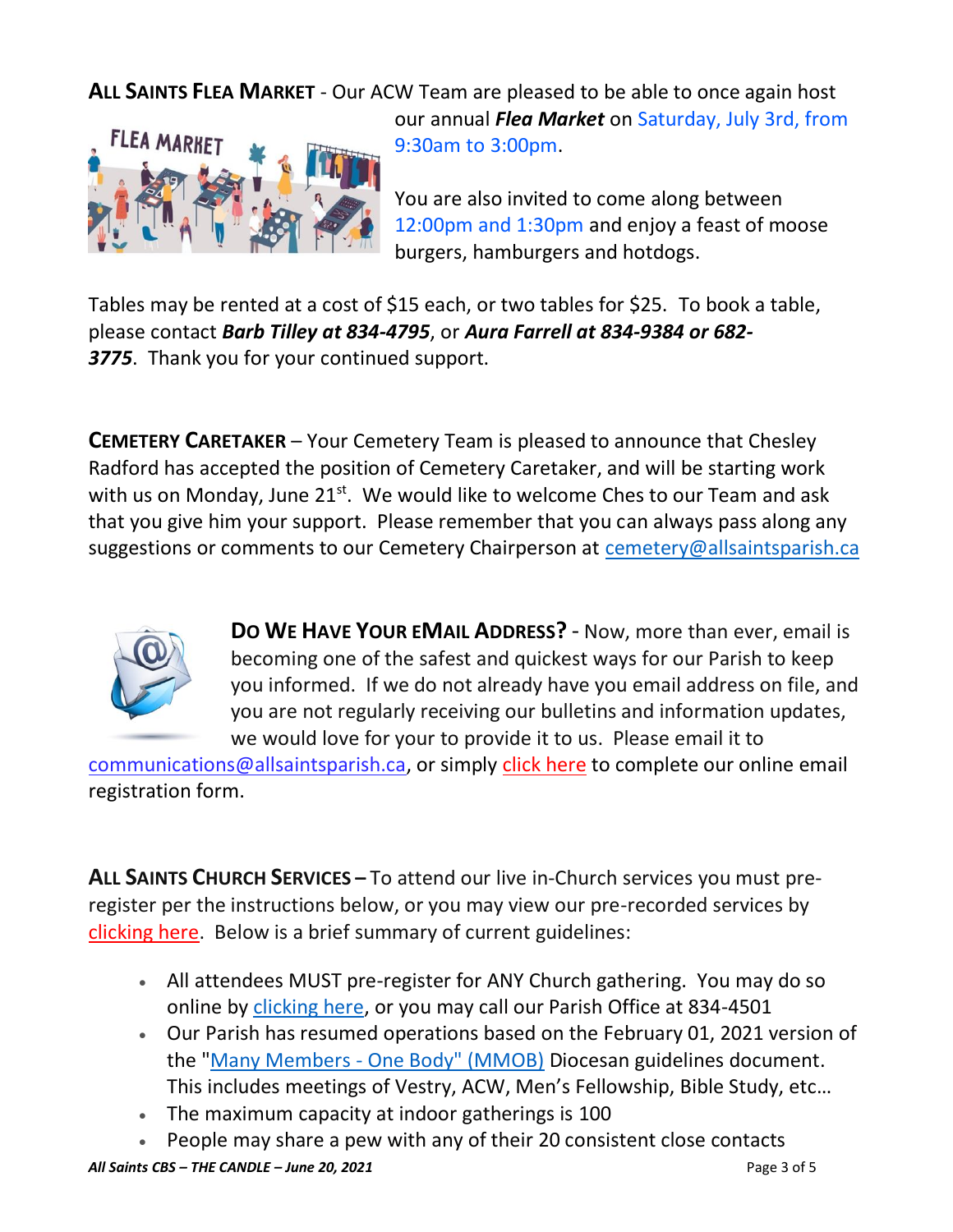- Masks must be worn at all times at all indoor gatherings, except to consume the Eucharist, or by a speaker or solo performer.
- During any 60-minute service, there can only be a maximum of 30 minutes of singing by either a soloist or choir. The congregation itself is only permitted to sing one hymn, which must be just prior to exiting.
- Virtual or curb-side drop-off fundraising may resume with a maximum of 50 volunteers in the building

**2021 CHURCH OFFERTORY ENVELOPES** – We would like to remind you that if you have not yet picked up your 2021 offertory envelopes, they are being held at the Parish Office for pick up. We encourage you to continue to use our secure mail drop-slot, which is located at the top of the stairs, just to the left of the main entrance of our Parish Hall.

You may also e-Transfer your offering via Interac simply by emailing it to [donations@allsaintsparish.ca.](mailto:donations@allsaintsparish.ca) And of course, we always encourage you to consider signing up for our eGivings program which automatically deposits your offering at whatever interval you choose and are comfortable with. Simply [click here](http://allsaintsparish.ca/egiving-online-information-form) to register, or go to our website and follow the eGiving notes. If you have [any](https://wfsites-to.websitecreatorprotool.com/870a5dd5.com/Admin/%7BSK_NODEID__22939341__SK%7D) questions, please email your Finance Team at [finance@allsaintsparish.ca,](mailto:finance@allsaintsparish.ca) or call our Office at 834-4501.

**SPONSORING 'THE CANDLE'** - We would like to remind Parishioners and Friends that you may sponsor our weekly bulletin, **'***THE CANDLE***'**, and have it dedicated in memory of a loved one. Your personal tribute will be prominently posted on the Bible graphic located at the top of the front

page, and your kind donation of \$25 would be greatly appreciated. Additionally, you can honor a loved one by posting your favourite picture, along with a memorial verse, and your kind donation of \$50 for this full-page tribute is greatly appreciated. A paper copy of '*THE CANDLE*' is distributed at all Sunday services, and a digital copy is permanently archived on our Parish website at [allsaintsparish.ca](http://allsaintsparish.ca/thecandle.html)

> **KIDS CORNER** is our resource area for a variety of Christian Youth Education activities. If you would like to be a part of this exciting Ministry, please let us know by clicking [here.](http://allsaintsparish.ca/index.html#comments) Stay tuned for a new craft activity each Sunday....